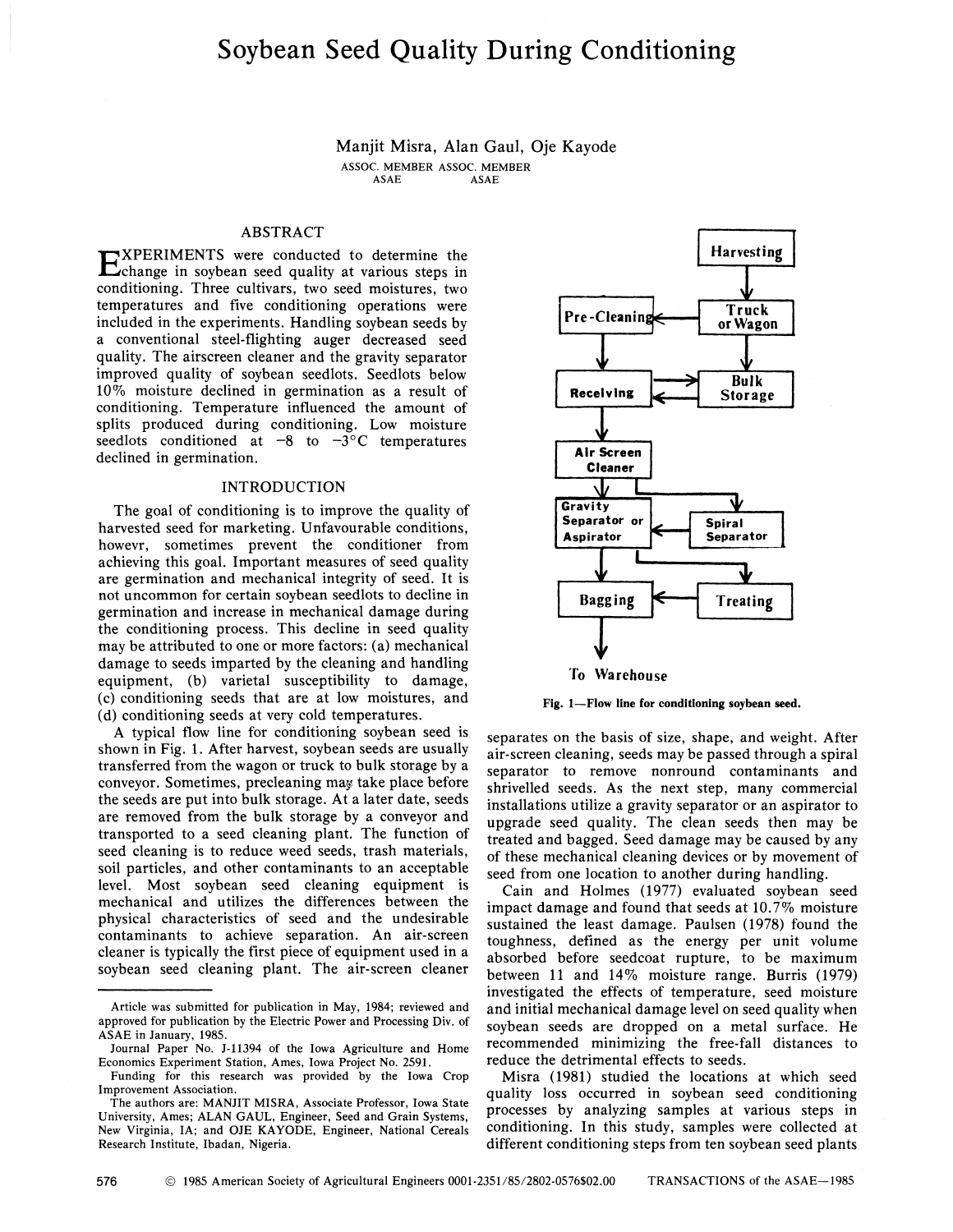

**Fig. 2—The experimental set-up. (Numbers indicate locations where samples were taken.)** 

and analyzed. Hoffman and McDonald (1981) examined the seed quality at various steps in the conditioning process for two seedlots in a seed plant. The result from both studies indicated that, in general, handling operations decreased the seed quality and cleaning equipment upgraded the quality. The effects of moisture and temperature were not investigated in any of these studies.

# OBJECTIVE

The objective of this research was to determine the change in soybean seed quality at various steps during conditioning as affected by equipment, seed moisture, and temperature.

## EQUIPMENT AND PROCEDURE

Three varieties of soybean seed grown in Iowa — Corsoy, Williams, and Beeson — were used in the experiments. For each variety, two seedlots of 50 bushels each right after combining were obtained from two different seed producers. The moisture of these six seedlots ranged from 12 to 14% (wet basis). Each seedlot was subdivided into four sublots, two of which were immediately stored in plastic lined seed bags to retain their original moisture. The other two sublots were dried to approximately 9% moisture by using room air in the laboratory. The sublots corresponding to the same variety, producer, and moisture were conditioned at either 18°C (65°F) or about  $-18$ °C (0°F) ambient temperature. The seed plant temperatures for these two ambient temperatures were 18°C (65°F) and  $-8$  to  $-3$ °C  $(17 \text{ to } 26^{\circ} \text{F})$  respectively. The seed temperature approached the seed plant temperature in a few minutes of conditioning operations.

The conditioning equipment included a steel flighting auger, an air-screen cleaner, a set of spirals, a gravity separator, and a bagging system (Fig. 2). Soybean seeds were first conveyed by an auger to simulate on-farm handling of soybean seed. The auger had a tube diameter of 150 mm, a helix diameter of 133 mm, a discharge length of 3.81 m and an intake length of 300 mm. The seeds were then conveyed to the cleaner bin by a bucket elevator and were passed through a commercial airscreen cleaner with five screens and two air separations. The good seeds form the air-screen cleaner passed

through a spiral separator and then a gravity separator. The gravity separator was equipped with a 16-mesh wire screen deck. The good seeds from the gravity separator were transferred to the bagging bin by a bucket elevator and were bagged by a commercial open-mouth bagger.

Samples were taken from the seedlot initially and after each conditioning operation (Fig. 2). Each sample of approximately 1 kg was obtained by cutting across the stream of seed flow several times with a plastic container. The seed quality of the samples was evaluated in terms of germination, seedcoat damage, and splits. The germination tests were conducted by the Iowa State Seed Laboratory according to the "Rules for Testing Seeds" of the Association of Official Seed Analysts (1981). Four replications of 100 seeds were planted in a kimpak substrate and germinated at 25°C for 7 days. The percentage normal seedlings was recorded as the percentage germination. The sodium hypochlorite soak procedure was used to determine seed coat damage. In this procedure, two replications of 100 seeds were soaked in a 1% sodium hypochlorite solution for ten minutes. The seeds with seed coat damage swelled visibly and were counted. The splits were obtained by passing the sample through a 10/64-in. slotted hand sieve. The material that fell through the sieve was termed 'splits', which sometimes also contained weed seeds and other undersize materials in addition to soybean splits. The percentage of splits was calculated on the basis of weight.

Data analysis was made by the Statistical Analysis System (SAS) using a split-plot experimental design. Variety was the whole-plot treatment. Moisture and temperature were split-plot treatments. Within each experimental unit of the split-plot, the effects of individual equipment were considered as repeated measurements.

## RESULTS AND DISCUSSION

The first operation in this study was handling the seed by a conventional steel flighting auger. This operation, on the average, decreased the germination by 1.6%, increased the amount of splits by 1.5%, and increased the seedcoat damage by 2.2% (Table 1). The air-screen cleaner improved the average germination of soybean seedlots by 0.8%. It also removed practically all the impurities present in the seedlots. The seed quality, after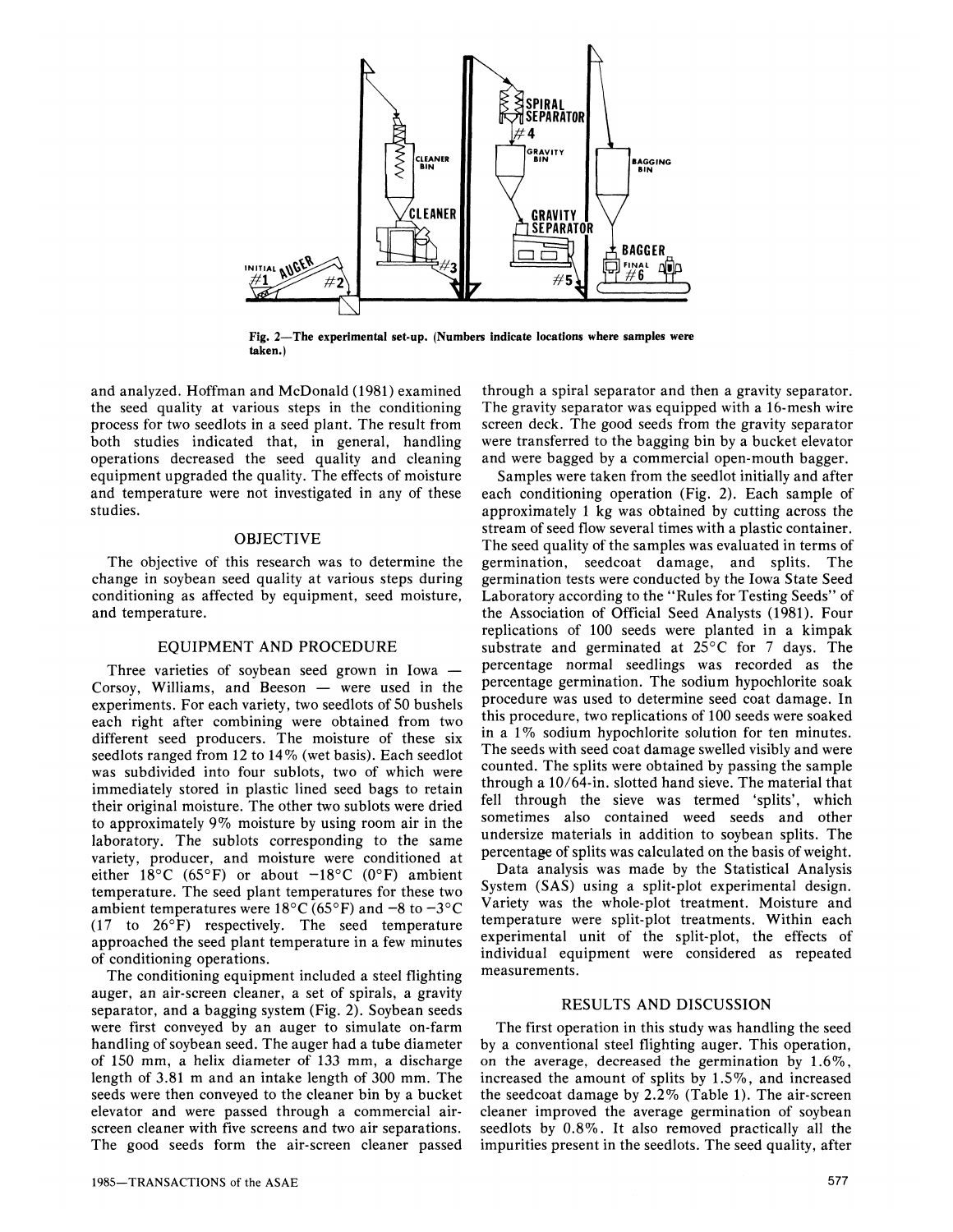| TABLE 1. SOYBEAN SEED QUALITY AT     |
|--------------------------------------|
| DIFFERENT STEPS DURING CONDITIONING  |
| AVERAGED ACROSS VARIETIES. MOISTURES |
| AND TEMPERATURES.                    |
|                                      |

| Sequence      | Germination.<br>% | Splits.<br>%      | Seed coat<br>damage.<br>% |
|---------------|-------------------|-------------------|---------------------------|
| Initial       | $95.5_{\circ}$ *  | 3.23 <sub>2</sub> | $7.5_{\mu}$               |
| After auger   | 93.9 <sub>b</sub> | 4.77 <sub>h</sub> | 9.7 <sub>2</sub>          |
| After cleaner | 94.7 <sub>c</sub> | 0.06 <sub>c</sub> | $9.2_{\rm a,b}$           |
| After spiral  | $94.3_{b,c}$      | $0.22_c$          | $9.4_{a,b}$               |
| After gravity | 94.8 <sub>c</sub> | 0.06 <sub>c</sub> | 8.6 <sub>b,c</sub>        |
| After bagging | $94.3_{b,c}$      | $0.17_c$          | $^{7.9}$ c,d              |

\* Means with the same letters within columns do not differ significantly at the 5% level.

the air screen cleaner, did not significantly change during the rest of the conditioning operations. The spiral separator did not improve the average germination, but improved the appearances of the seedlots by removing shrivelled seeds. Although statistically insignificant, the splits during this operation increased by an average of 0.16% which were successfully removed by the gravity separator. An increase in splits was also noted during the bagging operation which may have been caused due to dropping of seeds into bagging bins.

The germination and seedcoat damage of each variety at various steps of conditioning are shown in Figs. 3 and 4, respectively. Beeson had the lowest germination and the highest seed coat damage initially and throughout the conditioning process. As expected, the gravity separator improved the seed quality for seeds of Beeson variety. This did not happen for Corsoy, because seeds of Corsoy variety were already of very high quality prior to the gravity separator operation. Seeds of Beeson also were more susceptible to breakage than the seeds of Corsoy or Williams variety when handled by an auger (Fig. 5).

The average germination during conditioning for seedlots with 12 to 14% moistures was significantly higher than the average germination of seedlots with low moistures (Table 2). The average splits produced during conditioning for low-moisture seedlots were also higher



**Fig. 3—Germination at various steps in conditioning for different varieties of soybean seed.** 



**Fig. 4**—**Seed coat damage at various steps in conditioning for different varieties of soybean seed.** 



**Fig. 5**—**Effect of handling different varieties of soybean seed by an auger.** 

than the splits for seedlots with moistures in the range of 12 to 14%. Seed moisture content did not appreciably influence seedcoat damage during conditioning.

Temperature during conditioning did not have a major influence on soybean seed germination or seedcoat damage (Table 3). More splits resulted from conditioning soybean seeds at  $-8$  to  $-3$ °C (17 to 26°F) temperatures than at temperatures of about 18°C  $(65^{\circ}F)$ . This was primarily because more splits were produced when the auger was operated at cold temperatures than at  $18^{\circ}$ C (65°F) temperature (Fig. 6).

Significant interaction of conditioning equipment with moistures was found for germination (Fig. 7). The seedlots with 12 to 14% moistures essentially retained their germination whereas the low moisture seedlots lost an average of over 2% germination. The difference between the two moistures became more pronounced as

TABLE 2. EFFECT OF MOISTURE ON SOYBEAN SEED QUALITY DURING CONDITIONING AVERAGED ACROSS VARIETY, TEMPERATURE AND CONDITIONING OPERATIONS.

| Moisture,<br>$\%$ | Germination.<br>$\%$ | Splits.<br>%      | Seed coat<br>damage,<br>% |
|-------------------|----------------------|-------------------|---------------------------|
| 12-14             | $95.5a*$             | 1.28a             | 8.6a                      |
| $<$ 10            | 93.7b                | 1.56 <sub>b</sub> | 8.8a                      |

\* Means with the same letters within columns do not differ significantly at the 5% level.